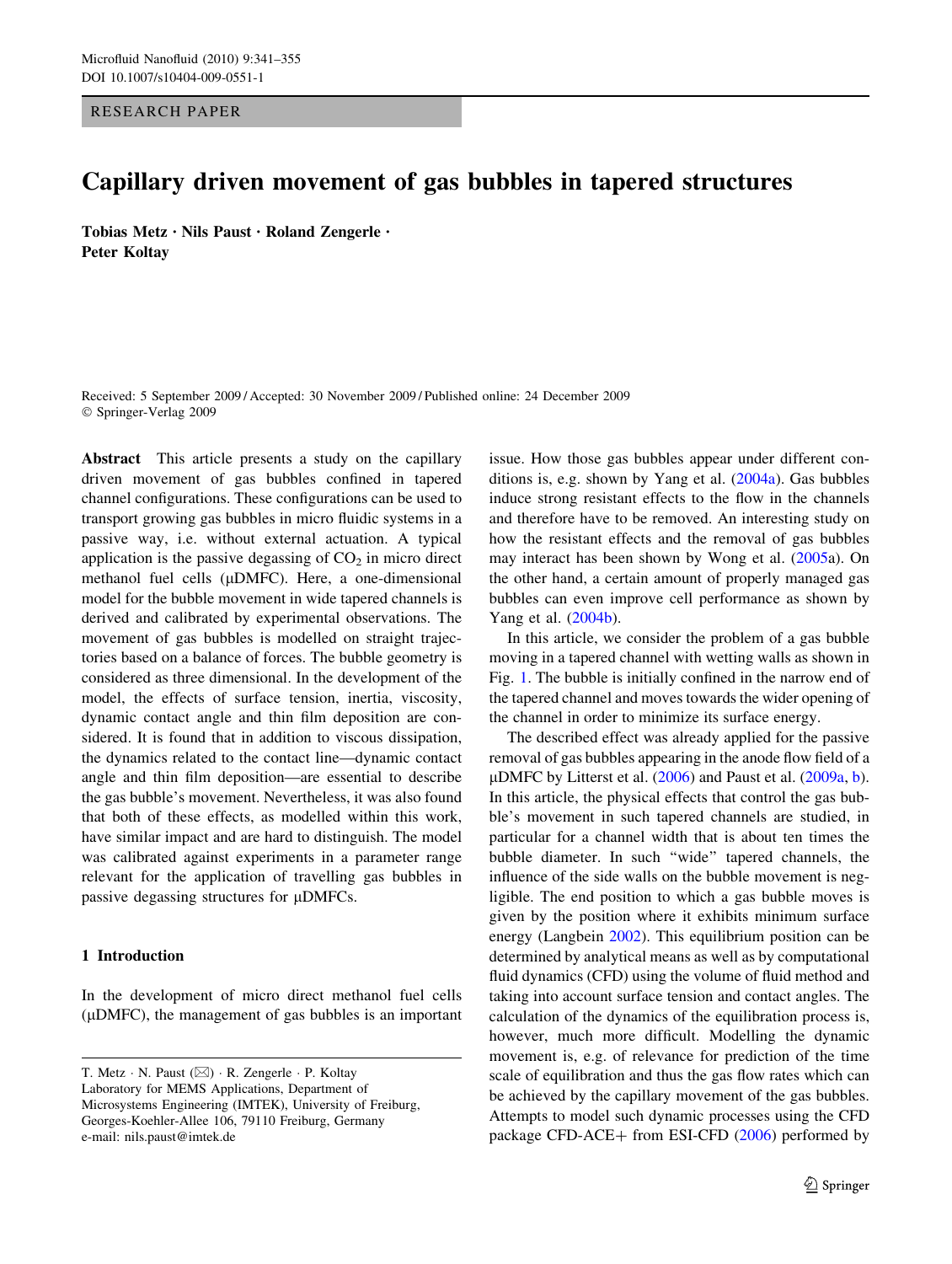<span id="page-1-0"></span>

Fig. 1 A squeezed bubble moves from a squeezed position  $(A)$  to its equilibrium position  $(B)$ 

the authors resulted in too long computational times to be of practical relevance for parameter studies.

In order to model the behaviour of gas bubbles in tapered channel configurations more efficiently, an analytical model is presented in this article. The model considers the dominant effects during travel of a gas bubble. The purpose of the model is to describe the movement of gas bubbles in a relevant parameter space in an efficient way but not to completely explain the underlying physics. The latter would need to use more elaborated models given for the considered effects and derive the necessary physical parameters in a huge series of distinct experiments. Precedence was taken to keep the model simple.

As the movement of gas bubbles is strongly driven by the decrease in surface energy while entering the wider end of the channel, it can be considered mainly as one dimensional. The bubble shape is considered three dimensional and is parameterized as an asymmetric squeezed tin body. The maximum distance a gas bubble of given volume can travel in a tapered channel (Fig. 1) increases when decreasing the tapering angle  $2\alpha$  as the distance of the equilibrium position (B) towards the narrow end increases. In this article, only small tapering angles are considered ( $2\alpha < 20^{\circ}$ ). Therefore, the configuration is similar to the movement of gas bubbles in Hele-Shaw Cells, sketched in Fig. 2. The movement of gas bubbles in Hele-Shaw Cells has been investigated theoretically by Tanveer [\(1987](#page-14-0)), Taylor and Saffman [\(1959](#page-14-0)), Saffman and Tanveer ([1989](#page-14-0)) and Tanveer [\(1986](#page-14-0)) and by



Fig. 2 Sketch of a deformed bubble in a tapered channel and a Hele-Shaw Cell (tin body)

experiments by Kopfsill and Homsy ([1988\)](#page-14-0). In a Hele-Shaw Cell, a gas bubble moves between two parallel plates. While in Kopfsill and Homsy ([1988,](#page-14-0) the movement of bubbles was induced by gravity; in our configuration it is induced by the capillary pressure gradient caused by the channel tapering. More difficult than modelling the driving forces is the calculation of drag forces that balance the driving forces. The drag can be assumed to result from the same effects in a tapered channel as in a Hele-Shaw Cell.

As long as there is no inlet and outlet flow to the system, the space opened by a moving gas bubble must be balanced by liquid moving in the opposite direction. As the viscosity of the liquid is much higher than the viscosity of the gas, as considered by Tanveer ([1987\)](#page-14-0) and Taylor and Saffman [\(1959](#page-14-0)), the drag of a bubble in a Hele-Shaw Cell can be modelled in a first approximation by the viscosity of the embedding liquid, only. However, experiments performed and documented in Kopfsill and Homsy [\(1988](#page-14-0)) have shown a strong variation between experimental results and this simple model. Therefore, Tanveer ([1987\)](#page-14-0) and Taylor and Saffman ([1959\)](#page-14-0) extended their former work. In Saffman and Tanveer [\(1989](#page-14-0)), the drag forces induced by thin film deposition and dynamic contact angles were discussed to be the reason for the discrepancy between model and experiments.

Thin film deposition describes the effect of a liquid film deposited between channel walls and a moving gas bubble. It leads to a drag force at the beginning and the end of the bubble due to increased shear stresses there. Thin film deposition has been studied by Bretherton [\(1961](#page-13-0)) for the movement of gas bubbles in circular capillaries and was theoretically extended to polygonal capillaries by Wong et al. [\(1995a,](#page-14-0) [b](#page-14-0)).

Contact angle dynamics has been already considered by Dussan ([1979\)](#page-13-0) and Hoffman ([1975\)](#page-14-0), but there is no conclusive theory about the phenomenon until today and several physical explanations are discussed in the literature, e.g. Hoffman ([1975\)](#page-14-0); Eggers and Stone ([2004\)](#page-13-0). In addition to increased shear stresses near the contact line and interface jumps on a molecular scale, the actual surface structure, in particular its roughness and chemical homogeneity play a decisive role (Schaffer and Wong [2000](#page-14-0); de Gennes [1985](#page-13-0)). One empirical formula that describes the change of contact angle depending on the velocity of the contact line is given, e.g., by Bracke et al. ([1989\)](#page-13-0) based on a fit to experimental data.

Taking into to account these findings related to bubble dynamics in Hele-Shaw Cells, a model for the motion of a single gas bubble with constant volume in a tapered channel is presented in the first part of this article. In the second part, the model is calibrated against experiments and the results are discussed.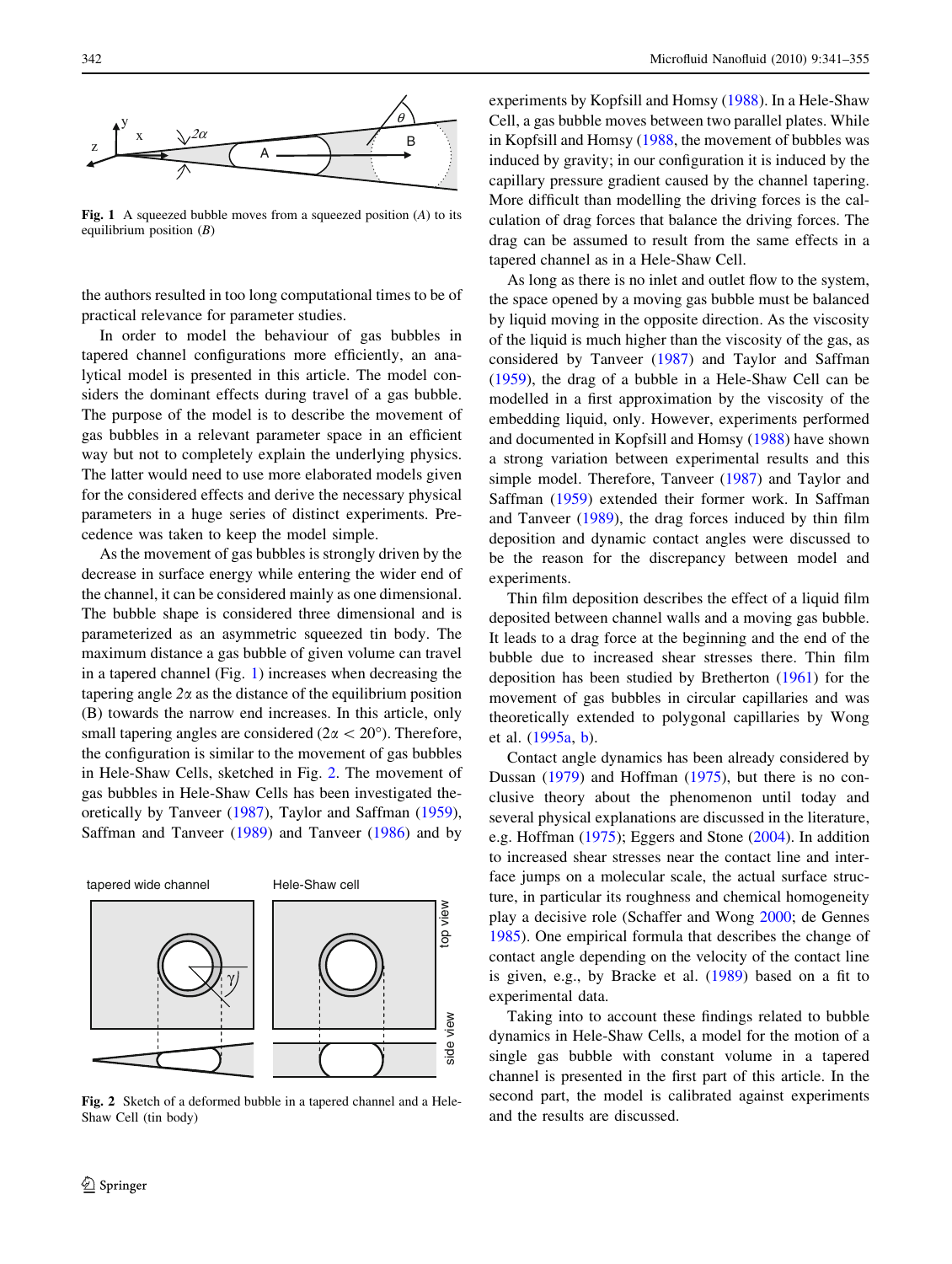#### <span id="page-2-0"></span>2 1D model for bubble movement in tapered channels

#### 2.1 Bubble shape

In principle, a tapered channel can be considered to consist of two solid planes intersecting with an angle of  $2\alpha$  and the space between the planes filled with liquid. A gas bubble that is located in between the two planes deformed from its spherical equilibrium shape moves, whenever possible, straight towards the wider opening of the channel (Fig. [1\)](#page-1-0) to minimize its surface energy. The movement happens only along one straight direction (the  $x$ -axis), while the bubble's shape and the shape change are intrinsically threedimensional effects.

# 2.1.1 Capillary pressure

In every point of a bubbles surface, the capillary pressure jump from the inside to the outside of the bubble is given by the local mean curvature  $k$  and the interfacial tension between liquid and gas according to the Young–Laplace equation

$$
p_{\rm cap} = \sigma k = \sigma \left(\frac{1}{r_1} + \frac{1}{r_2}\right) \tag{1}
$$

The radiuses  $r_1$  and  $r_2$  belong to a couple of tangent radiuses to the interface in arbitrary but perpendicular directions (Finn [1986\)](#page-14-0).

#### 2.1.2 Equilibrium position

For a stationary gas bubble in equilibrium, the curvature is equal at any point of the interface. In case of a bubble in a wetting tapered channel (contact angle  $\theta$  < 90°), the equilibrium shape is basically a sphere. The sphere is cut off by the channel walls in a way that the contact angle has the correct value at every point of the contact line. The x-coordinate of the resulting sphere's centre  $x<sub>m</sub>$  is equivalent to the centre of a spherical meniscus of the same radius in a wedge for which a formula is given in Langbein (2002).

#### 2.1.3 General shape

A bubble that is squeezed in a tapered channel in a nonequilibrium position in general does not exhibit a surface of constant curvature. However, if the tapering angle approaches zero, the situation becomes equivalent to a Hele-Shaw Cell where a squeezed bubble attains the shape of a tin. As the tapering angles considered here are small, the shape of a squeezed bubble in the tapered channel can be approximated as a perturbation of such a tin body (Fig. [2](#page-1-0)). Due to the rotational symmetry, a bubble in a Hele-Shaw Cell must exhibit a circular projection when looking from top. In side



Fig. 3 Parameterization of a deformed bubble in a tapered channel

view, the bubbles shape is substantially bounded by circular arcs intercepting the plates with the given contact angle.

For a bubble in the tapered channel as sketched in Fig. 3, it is assumed that the projection of the bubble is still a circle (radius  $r_p$ ), but perpendicular to this direction the bubble is modelled to be bound by varying circular arcs in any position *i* around the bubble with varying radii  $r_i$ . The radius  $r_i$  of any of these arcs is substantially a function of the local channel height and the contact angle  $\theta$ . It can be calculated from these parameters.

In this approximation, the bubble shape is completely defined by the bubble volume, the distance of the bubble's centre towards the interception of the planes  $x<sub>m</sub>$  and the contact angle  $\theta$ . The relation between these parameters and the circular arcs necessary to calculate the capillary pressure is solved numerically in this article as explained below.

## 2.1.4 Bubble volume calculation

A bubble with volume  $V_{\text{bub}}$  and centre position  $x_{\text{m}}$  exhibits a deformation characterized by the resulting projection radius  $r_p(x_m, V_{bub}, \theta, \alpha)$  which is necessary to calculate the resulting capillary force. The calculation of the projection radius is done by the following predictor corrector scheme

1.) 
$$
r_{\rm p}^{\rm pre} = r_{\rm p}(t - \Delta t)
$$
  
\n2.)  $V_{\rm bub}' = V_{\rm bub} (x_{\rm m}(t), r_{\rm p}^{\rm pre}, \alpha, \theta)$   
\n3.)  $\Delta V_{\rm bub} = V_{\rm bub}' - V_{\rm bub}$   
\n4.)  $r_{\rm p}^{\rm corr} = -\frac{1}{3} r_{\rm p}^{\rm pre} \frac{\Delta V_{\rm bub}}{V_{\rm bub}}$   
\n5.)  $r_{\rm p}^{\rm pre} = r_{\rm p}^{\rm pre} + \lambda r_{\rm p}^{\rm corr}$   
\n6.)  $\rightarrow$  2.)

First, a guess for the projection radius  $r_{\rm p}^{\rm pre}$  is made. During dynamic calculations, the value of  $r_p$  from the previous time step is used. For the initial calculation, a rough estimation for  $r_{\rm p}^{\rm pre}$  is made by approximating the bubble as a flat cylinder with the same mean height  $y_m$  as the gas bubble. This height is the product of the position  $x<sub>m</sub>$ and opening angle tana. The bubble volume can be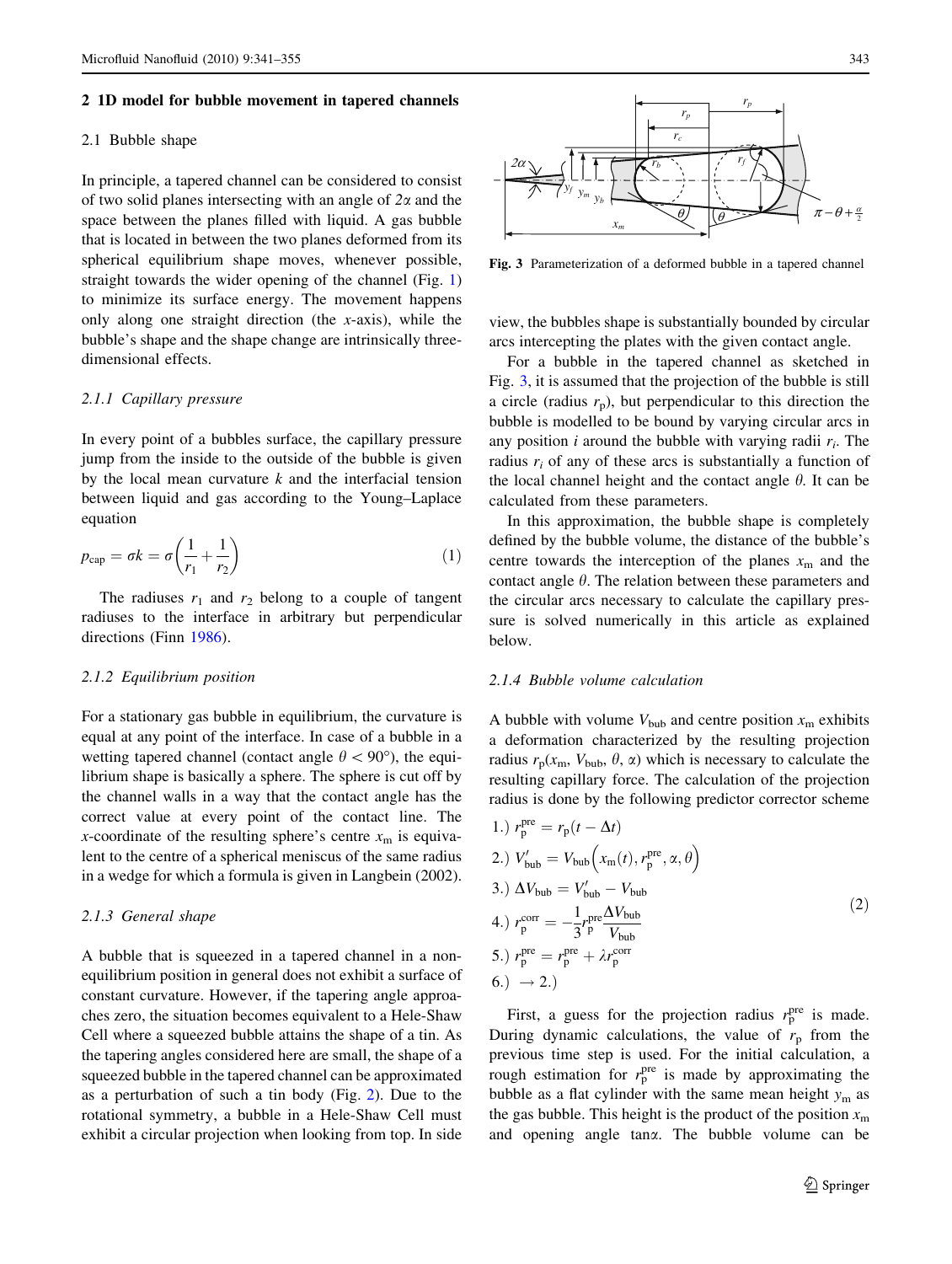<span id="page-3-0"></span>parameterized straightforward and explicitly in the form  $V_{\text{bub}} = V_{\text{bub}}(x_{\text{m}}, r_{\text{p}}, \alpha, \theta)$  using the assumptions made in Sect. [2.1.3.](#page-2-0) In step 2.), the bubble volume is calculated at the new position  $x_m$  using the predictor value  $r_p^{\text{pre}}$ . With the deviation in the resulting value for the bubble volume  $\Delta V_{\text{bub}}$  calculated in step 3.), the error in the projection radius  $r_{\rm p}^{\rm corr}$  is estimated by an error propagation law 4.). In step 5.), the predictor value is corrected with the estimated error where an under relaxation factor  $\lambda$  (0 <  $\lambda$  < 1) is used to preserve numerical stability. The scheme is repeated until the relative error in the volume calculation is smaller than a given criterion.

#### 2.2 Equation of motion

The movement of a gas bubble is modelled as a onedimensional equation of motion for its centre position  $x<sub>m</sub>$ . The bubble is accelerated by the capillary force  $F_{\text{cap}}$ resulting from the different curvatures at both ends. This force is balanced by different drag forces D that decelerate the bubble to a finite velocity

$$
\frac{dx_m}{dt} = v(t)
$$
  
\n
$$
\frac{dv}{dt} = \frac{1}{m} [F_{cap}(x_m) - D(x_m, v(t))]
$$
\n(3)

The necessary mass in Eq. 3 is approximated to be proportional to the mass of a fraction of liquid having the same volume as the gas bubble

$$
m = C_{\text{inertia}} \rho_{\text{liq}} V_{\text{bub}} \tag{4}
$$

While the mass accelerated in reality is unknown and may even change during a bubbles movement, this mass is chosen in the model to provide at least similarity when scaling the problem. The calibration factor  $C<sub>inertia</sub>$  accounts for the difference of the approximated mass to the effectively moving mass. During calibration, it was found that the inertial term is small compared to the other forces and an error in estimating the mass is not affecting the solution significantly. Nevertheless, a finite mass is necessary in the model to limit the initial acceleration while a bubble starts moving.

To calculate the capillary force  $F_{\text{cap}}$  that drives the gas bubbles one would have to integrate the capillary pressure, defined by the local radii at any point of the gas bubbles surface over this surface. Due to the symmetry, only the resulting force vectors in direction of the movement (positive  $x$ -coordinate) are relevant. As the projection radius is assumed to be constant all around the gas bubble, only the vertical arcs are of interest. The force parts of all vertical arcs are inversely proportional to their radius and the  $\sin\gamma$ , where  $\gamma$  parameterizes the position around the bubble projection as shown in Fig. [2](#page-1-0) (left). The radius can be assumed to increase

linearly from  $r<sub>b</sub>$  at the backside of the bubble towards  $r<sub>f</sub>$  at the front. The capillary force increases proportional to  $\sin\gamma$  from  $\sigma/r<sub>b</sub> dA$  towards  $\sigma/r<sub>f</sub> dA$ . Without performing the integration completely, the driving capillary force  $F_{\text{cap}}$  is modelled only by the orthogonal radiuses  $r_f$  and  $r_b$  (Fig. [3\)](#page-2-0) within the considered approximation

$$
F_{\rm cap} = C_{\rm cap} A_{\rm ref} \sigma \left( \frac{1}{r_{\rm b}} - \frac{1}{r_{\rm f}} \right) \tag{5}
$$

A reference area  $A_{ref}$  accounts for the projection area on which the forces are approximately acting. It is chosen as half the surface of a cylinder embedding the bubble with radius  $r_p$  and height  $x_m$  tan $\alpha$ . This area is proportional to the height and the width of the bubble and thus meters the force the bubble exerts in the frontal direction.

$$
A_{\rm ref} = \pi r_{\rm p} x_{\rm m} \tan \alpha \tag{6}
$$

2.3 Drag forces

The drag  $D(x_m, v)$  in Eq. 3 is modelled as a superposition of forces acting on the moving bubble. Four possible drag effects are taken into account

- viscous flow in the surrounding liquid  $D_{\text{visc}}$
- deposition of thin films  $D_{\text{film}}$
- contact angle hysteresis or pinning  $D_{\text{pin}}$
- contact angle dynamics  $D_{\text{dc}}$
- $D = D_{\text{visc}} + D_{\text{film}} + D_{\text{pin}} + D_{\text{dc}}$  (7)

The four used drag terms will be discussed in detail in the following.

# 2.3.1 Viscous drag

While a bubble moves forward, the surrounding liquid is displaced into the opposite direction and experiences viscous dissipation. The resulting drag has been calculated for a Hele-Shaw Cell in Taylor and Saffman [1959.](#page-14-0) As the Reynolds number  $Re$  is low, the pressure gradient in the surrounding liquid is calculated with the bubbles mean velocity according to the lubrication equation with given channel height h

$$
\frac{\mathrm{d}p}{\mathrm{d}x} = \frac{12\eta}{h^2}v\tag{8}
$$

The viscous flow of liquid occurs in a virtual channel next to the bubble with dimensions proportional to the bubbles mean height and the bubbles mean length. This results in the viscous drag

$$
D_{visc} = \int\limits_A \int\limits_{x-r_{\rm p}}^{x+r_{\rm p}} \frac{\mathrm{d}p}{\mathrm{d}x} \mathrm{d}x \mathrm{d}A = C_{\rm visc} A_{\rm ref} r_{\rm p} \frac{8\eta}{y_{\rm m}^2} v \tag{9}
$$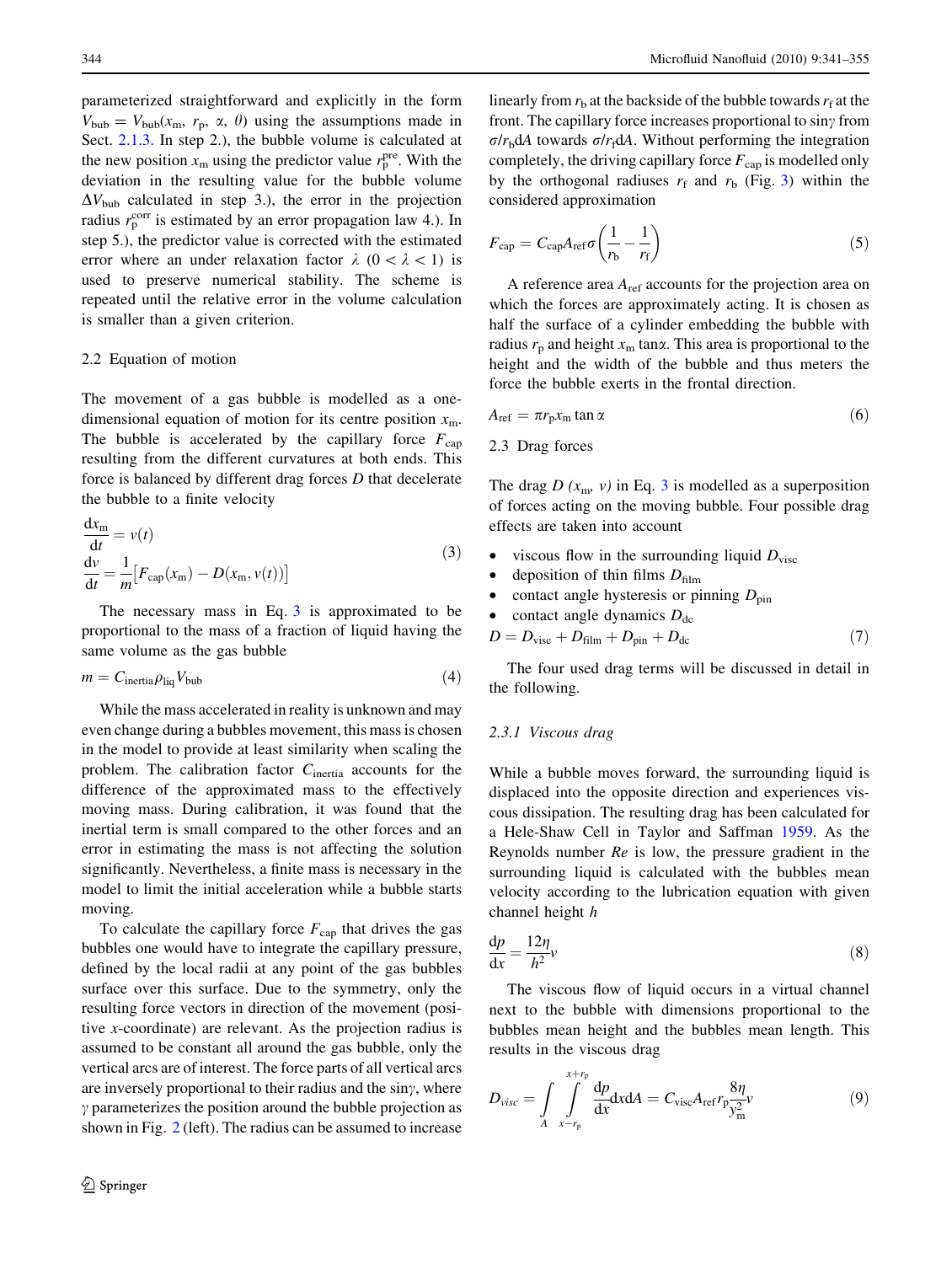### <span id="page-4-0"></span>2.3.2 Thin film deposition

As mentioned, a bubble moving along a wall deposits a thin film of liquid between the bubble and the wall. The film separates the gas phase partly or completely from the solid wall. It has been shown for different structures (Bretherton [1961](#page-13-0); Wong et al. ([1995a](#page-14-0), [b\)](#page-14-0); Probstein [2003\)](#page-14-0) that the thickness of the film as well as the drag of a bubble scales with the capillary number by a power of  $Ca^{2/3}$ . The induced force depends on the capillary pressure that pushes the liquid between bubble and wall. The drag induced due to thin film deposition is modelled by Eq. 10

$$
D_{\text{film}} = C_{\text{film}} A_{\text{ref}} \frac{\cos \theta \sigma}{y_{\text{m}}} \text{Ca}^{2/3} \tag{10}
$$

Again the constant  $C_{\text{film}}$  is a priori unknown and will be calibrated by experiments later.

## 2.3.3 Contact angle hysteresis

It is well known in literature (Dussan [1979](#page-13-0); Eggers and Stone [2004](#page-13-0); de Gennes [1985\)](#page-13-0) that the contact angle of an advancing meniscus is mostly larger than the contact angle of a receding one. Without dependence on the actual velocity of movement, this induces a threshold force on the moving meniscus which has to be considered at both ends of a moving bubble. For a  $\mu$ DMFC, this was considered, e.g., by Wong et al. ([2005\)](#page-14-0). The threshold or pinning force must be overcome to initiate a bubble movement at all. The poinning force is hard to model by elementary laws (Schaffer and Wong [2000](#page-14-0)) as it depends strongly on the given surface conditions. To take the effect into account, a very simple model is set up here. It assumes only that the total pinning force is proportional to the length of the contact line of the gas bubble and the surface tension.

$$
D_{\rm pin} = C_{\rm pin} \pi \sigma r_{\rm c} \tag{11}
$$

In Eq. 11,  $r_c$  denotes the radius of the contact line of the bubble that decreases, while the gas bubble moves towards the wider opening of the channel. Obviously, the proportionality  $C_{\text{pin}}$  in Eq. 11 must depend on the surface properties and cannot have universal character.

In general, contact angle hysteresis can be measured. During the experiments performed here, the static contact angle was determined experimentally to be around  $\theta = 9^{\circ}$ through all experimental configurations. Contact angle hysteresis is hard to measure for such small contact angles at all. As  $\cos\theta$  is 0.98 at  $\theta = 9^{\circ}$ , even a doubling towards  $\theta = 18^{\circ}$  with cos $\theta = 0.95^{\circ}$  would not affect the problem strongly. Therefore, the constant  $C_{\text{pin}}$  has also been determined by calibration through the experiments without measuring contact angle hysteresis. As will be seen later  $D_{\text{pin}}$ has no significant influence in the model, which further justifies this simplification.

#### 2.3.4 Contact angle dynamics

During movement of a gas bubble, the contact angle changes as a function of the velocity of the contact line as well. This dynamic contact angle is implemented in terms of the empirical model derived in Bracke et al. [\(1989](#page-13-0)). The so called Bracke formula in Eq. 12 describes the dynamic contact angle  $\theta_d$  as a function of the static value  $\theta_s$  and the dimensionless capillary number Ca

$$
\cos \theta_{\rm d} = \cos \theta_{\rm s} \pm 2(1 + \cos \theta_{\rm s})\sqrt{\rm Ca}
$$
 (12)

The model was used because of its character as a power law that can be compared straightforward to other power laws. By van Mourik et al. [\(2005\),](#page-14-0) it is shown that the numerical evaluation of Eq. 12 delivers comparable values to a number of other models. An uncertainty of the model is that it is symmetric around the static contact angle. This is not fatal in the current work, as the receding contact angle is always close to zero. For other material combinations, more elaborated models may have to be used to account for this.

The change in contact angle induces a change in curvature between the front and the back of the bubble. This in turn induces a difference in the capillary pressure drop at the front and rear side of the bubble. The resulting drag force  $D_{dc}$  accounting for this difference is calculated here explicitly as

$$
D_{\rm dc} = C_{\rm dc} 2\sigma A_{\rm ref} (1 + \cos \theta) \sqrt{\text{Ca}} \left( \frac{1}{y_b} + \frac{1}{y_f} \right) \tag{13}
$$

#### 3 Experiments

## 3.1 Dimensional analysis

In order to be able to determine and to qualify the experimental parameter sets regarding their initial conditions, a dimensional analysis was performed according to the  $\Pi$ -Theorem (Buckingham [1914](#page-13-0)). Seven parameters where found to dominate the problem (Table 1).

Table 1 Parameters that define the starting condition for a moving bubble in a tapered channel

| Parameter                                     | Symbol                  | Unit                              |
|-----------------------------------------------|-------------------------|-----------------------------------|
| Half opening angle                            | α                       | $\degree$ (none)                  |
| Contact angle                                 | θ                       | $^{\circ}$ (none)                 |
| Bubble volume                                 | V                       | m <sup>3</sup>                    |
| Centre position or projection radius at start | $x_{\rm m0}/r_{\rm p0}$ | m                                 |
| Viscosity                                     | η                       | $\text{kg m}^{-1} \text{ s}^{-1}$ |
| Surface tension                               | $\sigma$                | $s^{-2}$ kg                       |
| Density                                       | $\rho$                  | $kg \text{ m}^{-3}$               |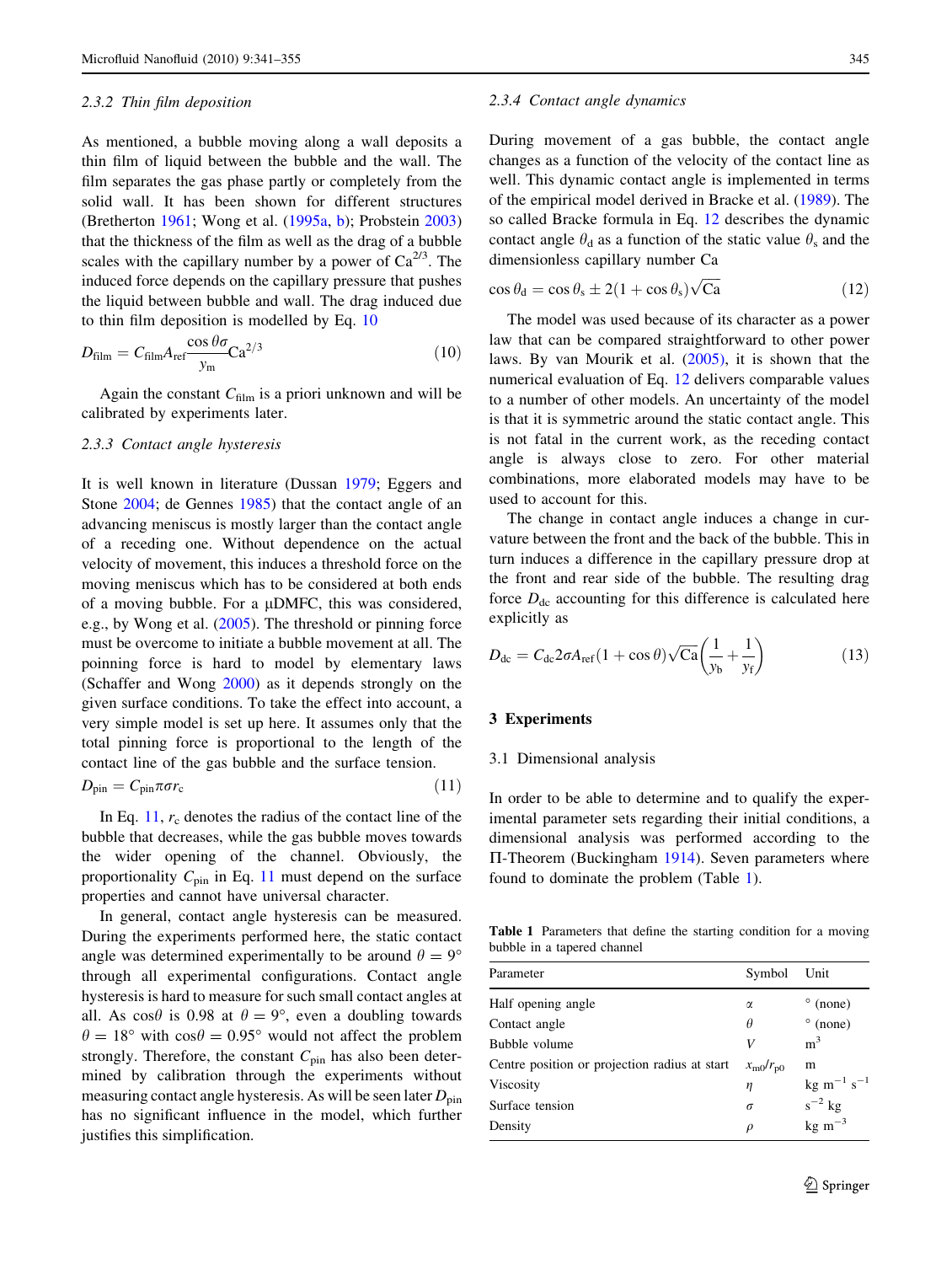Table 2 Four dimensionless numbers are characteristic for a single experiment

| Dimensionless Number | Symbol | Building law                                  |  |  |
|----------------------|--------|-----------------------------------------------|--|--|
|                      |        |                                               |  |  |
| Half opening angle   | α      | α                                             |  |  |
| Contact angle        | Ĥ      | Ĥ                                             |  |  |
| Squeezing parameter  | Sq     | $Sq = \frac{r_{p0}}{\sqrt[3]{\frac{3}{45}V}}$ |  |  |
| Ohnesorge number     | Oh     | $Oh = \frac{\eta}{\sqrt{\sigma r_s \rho}}$    |  |  |

According to the  $\Pi$ -Theorem, four dimensionless numbers are sufficient to characterize the initial conditions of a single experiment as this is the difference between the number of parameters (seven) and basic units (three) in the system (Table [1](#page-4-0)). The set of dimensionless numbers chosen in this work is given in Table 2.

# 3.1.1 Half opening angle  $\alpha$

The half opening angle  $\alpha$  is a fixed dimensionless number that characterizes the tapering of the channel and is considered to be small in order to stay within the limits of the geometrical approximations. It can be interpreted as the relative change of the bubble shape per channel length. In the performed experiments,  $\alpha$  was varied systematically.

# 3.1.2 Squeezing parameter Sq

To characterize the initial shape of a bubble before it starts moving, the squeezing parameter Sq is introduced. It is defined as the ratio between initial projection radius  $r_{p0}$  and the radius of a sphere—the equilibrium shape in the tapered channel for small contact angles—with the same volume as the deformed bubble

$$
Sq = \frac{r_{p0}}{\sqrt[3]{\frac{3}{4\pi}V}}\tag{14}
$$

The parameter Sq rates the initial deformation of the bubble, and therefore the potential energy that can be released during the movement. In the experiments, the squeezing parameter was varied by varying the starting position of bubbles of constant volume during the experiments.

# 3.1.3 Ohnesorge number Oh

All material parameters together with the absolute dimension of the problem are summarized within the Ohnesorge number. Therefore, it contains the dimensional scaling behaviour of the system and describes how the viscous damping grows over capillary and inertial forces with miniaturization of the system. The total dimension is represented by the radius of the equivalent sphere of the given

bubble volume like in the definition of the squeezing parameter above. In the experiments, the Ohnesorge number was varied mainly by varying the content of isopropyl alcohol in the mixture with water as liquid phase

$$
Oh = \frac{\eta}{\sqrt{\sigma_v^3 \frac{3}{4\pi} V \rho}}
$$
\n(15)

## 3.1.4 Contact angle  $\theta$

The (static) contact angle is a dimensionless number itself. In the presented experiments, it was kept constant and measured to be  $\theta = 9^{\circ} \pm 2^{\circ}$ .

## 3.2 Experimental setup

The basic experimental setup to study the bubble dynamics in a tapered channel is shown in Fig. 4. Two glass slides where clamped together with a well-defined tapering angle to form the channel walls. Liquid introduced between the glass slides is kept there by capillary forces. At the narrow edge of the assembly, a micro pipe ( $\phi$  80  $\mu$ m) is used as a gas inlet. The air flow is controlled manually via a pinch valve and a throttle in the inlet channel. In the arrangement, the direction of the bubbles centre of movement is tilted by the angle  $\alpha$ . The resulting buoyant force is small compared to the other forces for most of the travelling distance of the gas bubble, except the equilibrium position, where the other forces vanish (see Fig. [5\)](#page-6-0).

Bubbles are formed in the liquid between the glass slides when the inlet pressure overcomes the capillary pressure of the micro pipe. Bubbles break off from the pipe at a certain size. The bubbles are observed by a camera from the top of the slides with a maximum frame rate of 90 frames per second. Self made image processing software using the OpenCV library from Intel [\(2001](#page-14-0)) was used to identify the bubbles and trace them over time. The bubble volume was calculated from the bubbles diameter at the equilibrium position by assuming a spherical shape there. As liquid



Fig. 4 Experimental setup: two glass slides arranged with a predefined opening angle. Air is introduced through a micro pipe from the left. Bubbles grow and break off from the inlet. The movement is recorded by a camera from the top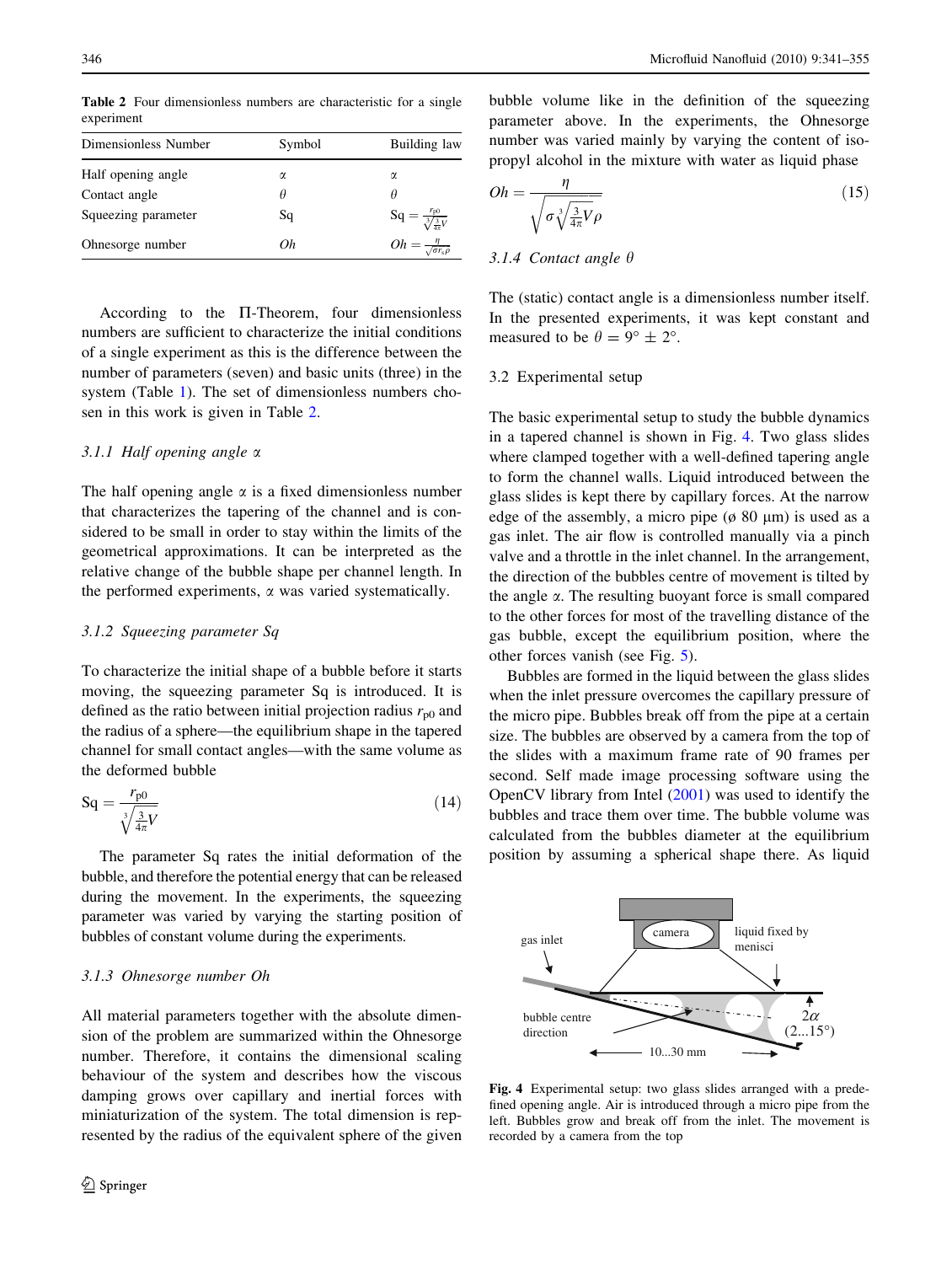<span id="page-6-0"></span>

Fig. 5 Sequence of a gas bubble moving from left to right in a tapered section recorded by the experimental setup

Table 3 Material parameters of the isopropyl alcohol in water mixtures used in the experiment

| alcohol $(g/l)$ |       |      | Part propyl $\rho$ (kg m <sup>-3</sup> ) $\eta$ (mPa s) $\sigma$ (m Nm <sup>-1</sup> ) $\theta$ (°) (glass) |           |  |
|-----------------|-------|------|-------------------------------------------------------------------------------------------------------------|-----------|--|
| $\Omega$        | 1,000 | 1.0  | 72.5                                                                                                        | $9 \pm 2$ |  |
| 60              | 983   | 1.30 | 44.0                                                                                                        | $9 \pm 2$ |  |
| 120             | 967   | 1.71 | 35.12                                                                                                       | $9 \pm 2$ |  |

The contact angles were measured on glass slides. The uncertainty is about  $\pm 2^{\circ}$ 

## Table 4 Characteristic numbers of experiments

phase three mixtures of isopropyl alcohol in water were used (Table 3). Viscosity, contact angle on the glass slides and the density were measured. Values for the surface tension were used from a reference measurement from imeter [\(2006](#page-14-0)).

In preparation to the main experimental series, the process of droplet break was investigated. While the break up frequency varies with the inlet pressure, the bubble size is constant and depends on the opening angle and the inlet position, only. It was found that with variation of the inlet position, the squeezing parameter Sq varies stronger than the Ohnesorge number.

# 3.3 Performed experiments

Experiments were performed for twelve parameter sets. The registered bubble trajectories were averaged over 10 to 30 bubbles for every parameter set. The initial conditions of the experimental sets are documented in Table 4.

The opening angle was varied at small values in a range relevant for the application of capillary driven bubble flow in microfluidic applications. Variation of the inlet position led to a slight variation of the squeezing parameter Sq. A stronger variation of the squeezing parameter Sq was observed in connection with the opening angles—nearly independent of the Ohnesorge number. In contrast the variation of the Ohnesorge number with different mixtures of water to propyl alcohol is up to a factor of four.

## 3.3.1 Ink experiments

To qualitatively investigate the characteristics of the flow around the moving gas bubbles, experiments with ink were

| Experimental setup | Dimensionless parameters                  |                           |                               | Physical parameters                    |                                |                                   |  |
|--------------------|-------------------------------------------|---------------------------|-------------------------------|----------------------------------------|--------------------------------|-----------------------------------|--|
|                    | Tapering<br>angle $2\alpha$ ( $\degree$ ) | Squeezing<br>parameter Sq | Ohnesorge<br>number $(1/100)$ | Contat<br>angle $\theta$ ( $\degree$ ) | Part propyl<br>alcohol $(g/l)$ | <b>Bubble</b><br>volume $(\mu l)$ |  |
| 1)                 | 5.5                                       | 1.66                      | 1.31                          | 9                                      | 120                            | 0.53                              |  |
| 2)                 | 5.5                                       | 1.61                      | 1.21                          | 9                                      | 120                            | 8.63                              |  |
| 3)                 | 5.5                                       | 1.58                      | 1.16                          | 9                                      | 120                            | 1.09                              |  |
| 4)                 | 5.5                                       | 1.60                      | 1.11                          | 9                                      | 120                            | 1.40                              |  |
| 5)                 | 5.5                                       | 1.43                      | 1.05                          | 9                                      | 120                            | 2.04                              |  |
| 6)                 | 5.5                                       | 1.36                      | 1.02                          | 9                                      | 120                            | 2.32                              |  |
| 7)                 | 3                                         | 1.89                      | 1.11                          | 9                                      | 120                            | 1.44                              |  |
| 8)                 | 4                                         | 1.77                      | 1.13                          | 9                                      | 120                            | 1.28                              |  |
| 9)                 | 7                                         | 1.58                      | 1.08                          | 9                                      | 120                            | 1.72                              |  |
| 10)                | 10                                        | 1.37                      | 1.07                          | 9                                      | 120                            | 1.76                              |  |
| 11)                | 5.5                                       | 1.80                      | 0.39                          | 9                                      | $\overline{0}$                 | 3.09                              |  |
| 12)                | 5.5                                       | 1.63                      | 0.82                          | 9                                      | 60                             | 8.39                              |  |

Bubble volume and radius calculated from measured equilibrium position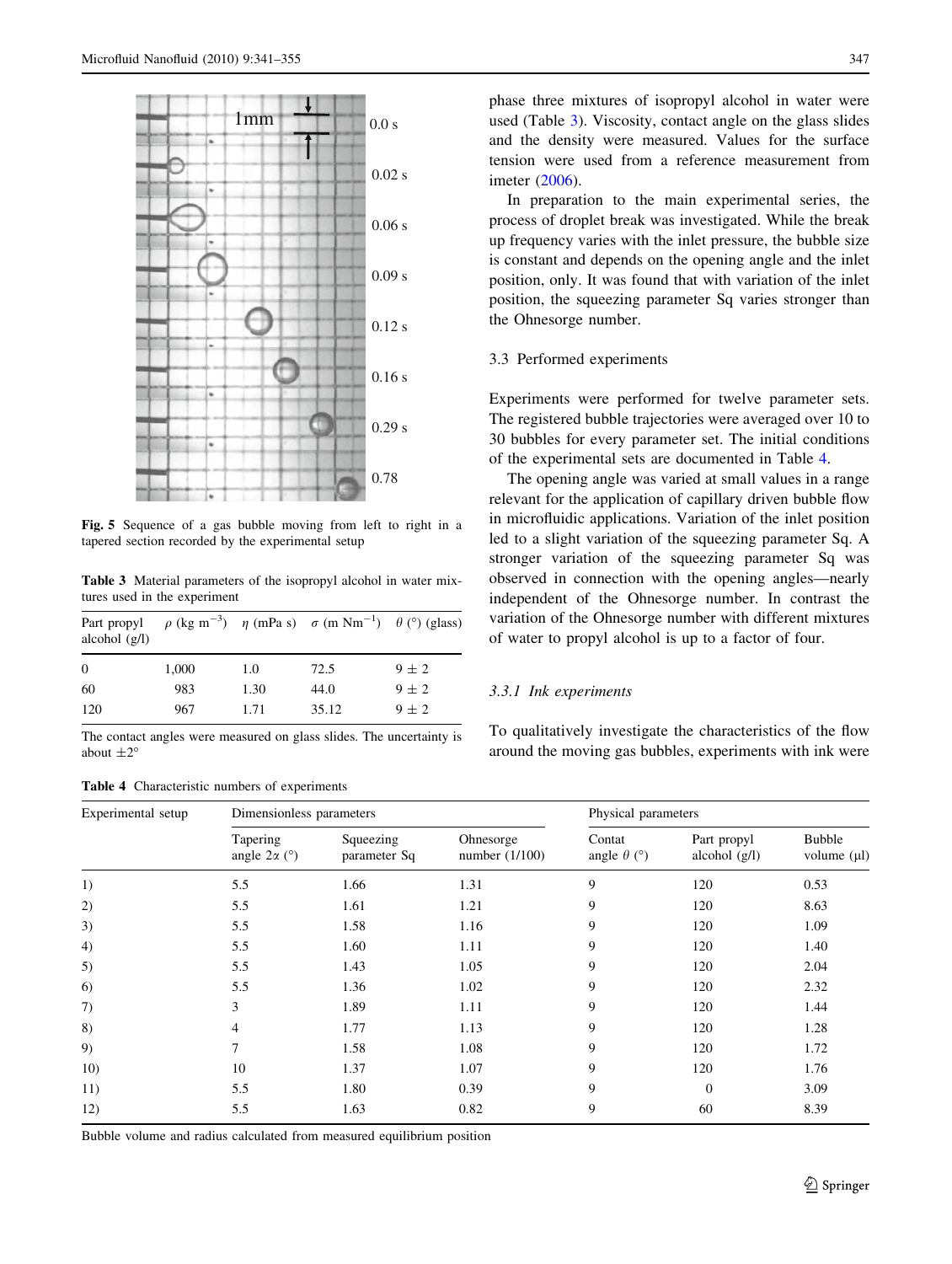<span id="page-7-0"></span>

Fig. 6 Flow around a moving gas bubble in a tapered channel section visualized by ink

performed as shown in Fig. [8](#page-8-0). A droplet of diluted ink (density and viscosity similar to water) was induced at the starting point of the gas bubbles near to the inlet pipe. The ink is transported with the gas bubbles along their path of movement. After some gas bubbles were moving a thread of ink marks the bubble path. This thread can be used to visualize some characteristics in the flow around the following gas bubble qualitatively as shown in Fig. 6. The gas bubble travels from left to right. The setup was slightly tilted perpendicular to the direction of movement so the gas bubbles path turns near the equilibrium position and the bubbles are removed from the area of interest by buoyancy. For this reason, the ink track is not straight, but makes at turn at its end.

From Fig. 6 several aspects of the experiment can be observed. First, until near the end position, no swirling of the flow occures which confirms laminar flow conditions. Only near the end position some kind of detached flow around the bubble can be suspected (Fig.  $6e$ ,  $t = 200$  ms). Therefore, in the main path the flow field around the bubble has substantially the characteristics of a laminar flow around a cylinder, and the disturbance of the flow by the moving gas bubble decreases at least with  $r^{-1}$ . Therefore, the interaction of the gas bubbles with the side boundaries can be neglected as the boundaries are at least 10 bubble diameters away (''wide'' channel approximation) and the main simplifications of the presented model are confirmed.

# 4 Model calibration

# 4.1 Full model

In the experiments, the  $x$ -coordinates of the centre of the moving gas bubbles are recorded as a function of time  $x<sub>m</sub>(t)$ to calibrate and validate the proposed model. Therefore, a genetic algorithm called differential evolution by Storn and Price [\(1997](#page-14-0)) is used. The equation system Eq. [3](#page-3-0) is solved numerically with a trial set of coefficients ( $C<sub>inert</sub>, C<sub>visc</sub>$ ,  $C_{\text{film}}$ ,  $C_{\text{pin}}$ ,  $C_{\text{dca}}$ ). One coefficient in Eq. [3](#page-3-0) can be arbitrarily selected. As the capillary pressure difference is the best known effect and therefore its value can be estimated most accurately,  $C_{\text{cap}}$  is set to one.

The simulated bubble trajectories are compared to those trajectories derived from the experiments. The error  $\delta$ between the model results  $\tilde{x}_i(t)$  and the experimental graphs  $x_i(t)$  is minimized through genetic evolution of the coefficients. For every experimental set, the error  $\delta_i$  is calculated according to Eq. 16

$$
\delta_i = \frac{1}{(x_{i,\text{max}} - x_{i,\text{min}})^2} \int |x_i(t) - \tilde{x}_i(t)| \frac{d}{dt} x_i(t) dt \tag{16}
$$

Equation 16 is a parameterized integration of the deviation between the simulation results and the experimental data with the time  $t$  as parameter. The error calculation is performed numerically with high resolution (400 points per trajectory). As the calculation of errors incorporates both, bubble position and velocity, errors in the final static position that result from errors in measuring the bubble volume are not weighted. The cumulative error  $\delta$  that is minimized during the genetic evolution is built from the mean value  $\bar{\delta}_i$  of the errors for every experimental set and their standard deviation according to Eq. 17

$$
\delta = \bar{\delta}_i + \sqrt{\frac{1}{N} \sum (\delta_i - \bar{\delta}_i)^2}
$$
 (17)

This ensures that the calibration has comparable quality for all experimental sets.

As an example, the experimentally recorded and the simulated bubble trajectories are plotted in Fig. [7](#page-8-0) for the second experimental set as given in Table [4.](#page-6-0) Results for all experimental sets are given in the appendix.

The cumulative error for the calibration of all 12 experiments was 5.2%. The resulting parameters are given in Table [5](#page-8-0).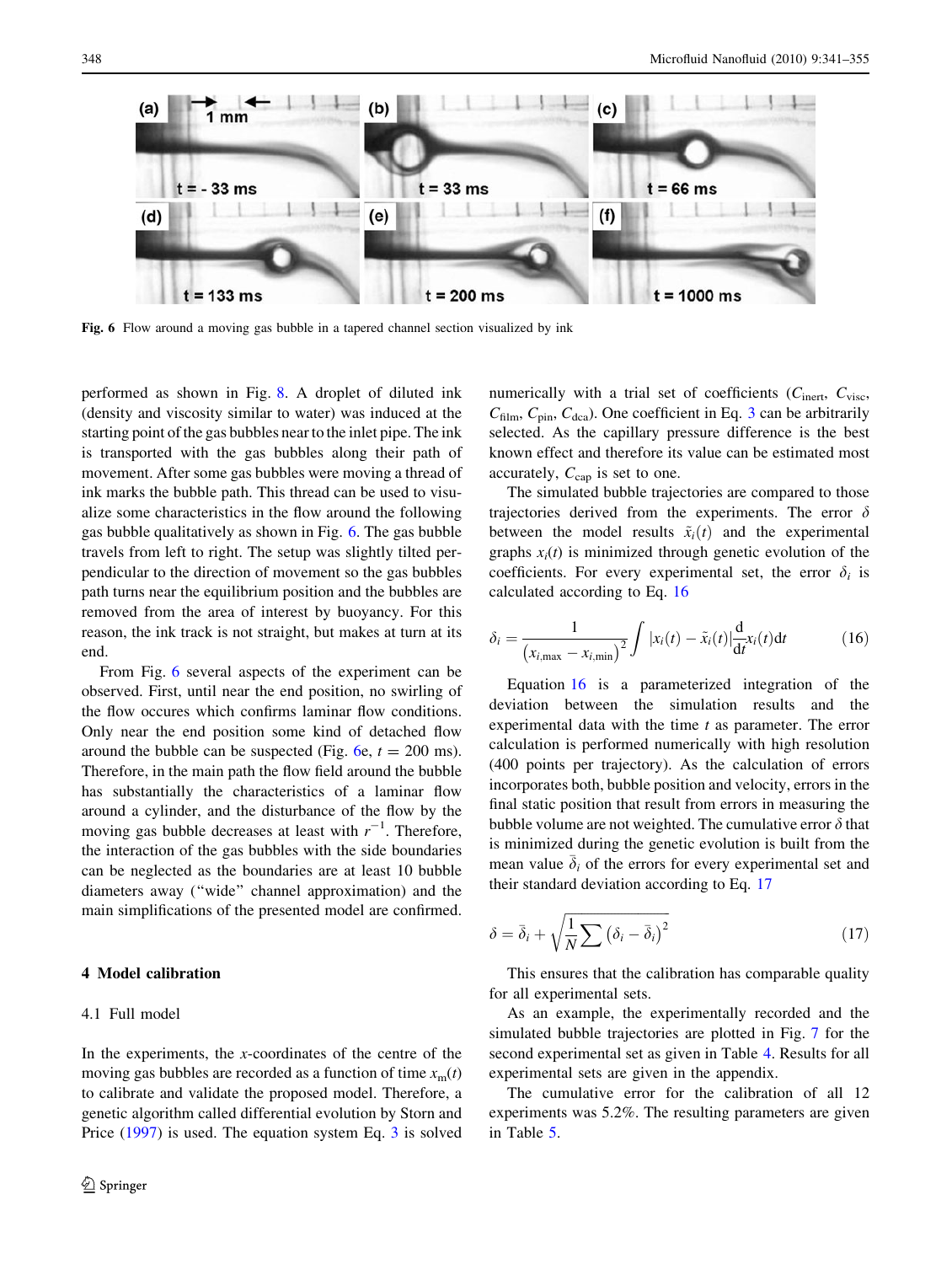<span id="page-8-0"></span>

Fig. 7 Bubble position over time. *Light dashed* simulation curve; thick black average of experimental data; dots raw data of measurements for several bubbles. (Parameter set Nr. 2)

Table 5 Coefficients for the model derived from calibration

| Coefficient        | Fitted value |
|--------------------|--------------|
| $C_{\text{inert}}$ | $2.62 E-2$   |
| $C_{\text{cap}}$   | 1            |
| $C_{\rm visc}$     | 1.00         |
| $C_{\text{film}}$  | 2.11         |
| $C_{\text{pin}}$   | 1.45 E-4     |
| $C_{\rm de}$       | 0.044        |
|                    |              |



Fig. 8 Forces on the bubble as derived from the simulation over position (Parameter set Nr. 2)

It is not possible to directly compare the effects of different drag forces on a bubbles movement from the dimensionless coefficients given in Table 5. To perform a comparison, the absolute forces on the bubble as deduced

from the simulation have to be studied. The forces are plotted in Fig. 8 for one parameter set (Nr. 2).

The graphs for the other parameter sets look similar. From Fig. 7, it is obvious that the viscous drag  $D_{\text{visc}}$  dominates the problem at the beginning of the movement where the velocities are high and the channel is narrowest. At moderate velocities in the middle section between seven and eight millimetres the dynamic contact angle  $D_{dc}$  and thin film drag  $D<sub>film</sub>$  overcomes the viscous drag and a superposition of all the effects governs the dynamics. While the second half of the graph in Fig. 8 shows only small forces it covers half the way the bubble moves. When looking at the same position of about 7.5 mm in Fig. 7, one finds that this position is reached already at about 50 ms, while still at about 1 s the bubble has not reached its equilibrium position. Thus more than 90% of the time, the viscous term does not dominate the movement. Even for the small opening angle  $2\alpha = 5.5^{\circ}$  most of the energy stored in a deformed bubble is released at a very short distance of the gas bubbles path. This can be seen from the steep decrease in the capillary pressure force  $F_{\text{tot}}$ . While the bubble is initially strongly deformed, it relaxes very fast from a merely flat towards a merely spherical shape and with decreasing deformation and therefore energy release, it moves finally very slow towards the equilibrium position.

The pinning term  $D_{\text{pin}}$  can be found to be negligible in the presented experiments. On the one hand, this results from the small advancing static contact angle of only  $\theta = 9^{\circ}$  and the good surface quality of the glass slides, and on the other hand from the fact, that the contact line seems to vanish during movement at all. Probably, the assumption that the bubble becomes completely detached from the walls would be justified in this case, as well. The presented model could account for this assumption by setting  $D_{\text{pin}} = 0$  (see Sect. [4.1.1](#page-9-0)).

As the path of the gas bubbles centre is not horizontal in the experiments buoyancy must be discussed. Buoyancy can be incorporated in the model as a force given by

$$
F_{\text{buo}} = p_{\text{buo}} A_{\text{ref}} = 2(\rho_{\text{liq}} - \rho_{\text{air}}) g \tan \alpha y_{\text{m}} A_{\text{ref}}
$$
(18)

In Eq. [17,](#page-7-0) only the horizontal fraction of the buoyant force is relevant. It is proportional to sina. The maximum value of  $F_{\text{buo}}$  was found to be about two orders of magnitude smaller than the initial driving capillary force induced by the squeezing of the gas bubbles. In Table [6](#page-9-0), values for the initial parameters are given for all experimental sets together with results for the capillary pressures taken from the simulations performed with the calibrated model. Also values for the buoyant pressure  $p_{\text{buo}}$  in the equilibrium position using Eq. [17](#page-7-0) are given in Table [6.](#page-9-0) As the bubble height reaches its maximum buoyancy has its maximum there, too. Keeping further in mind that during the model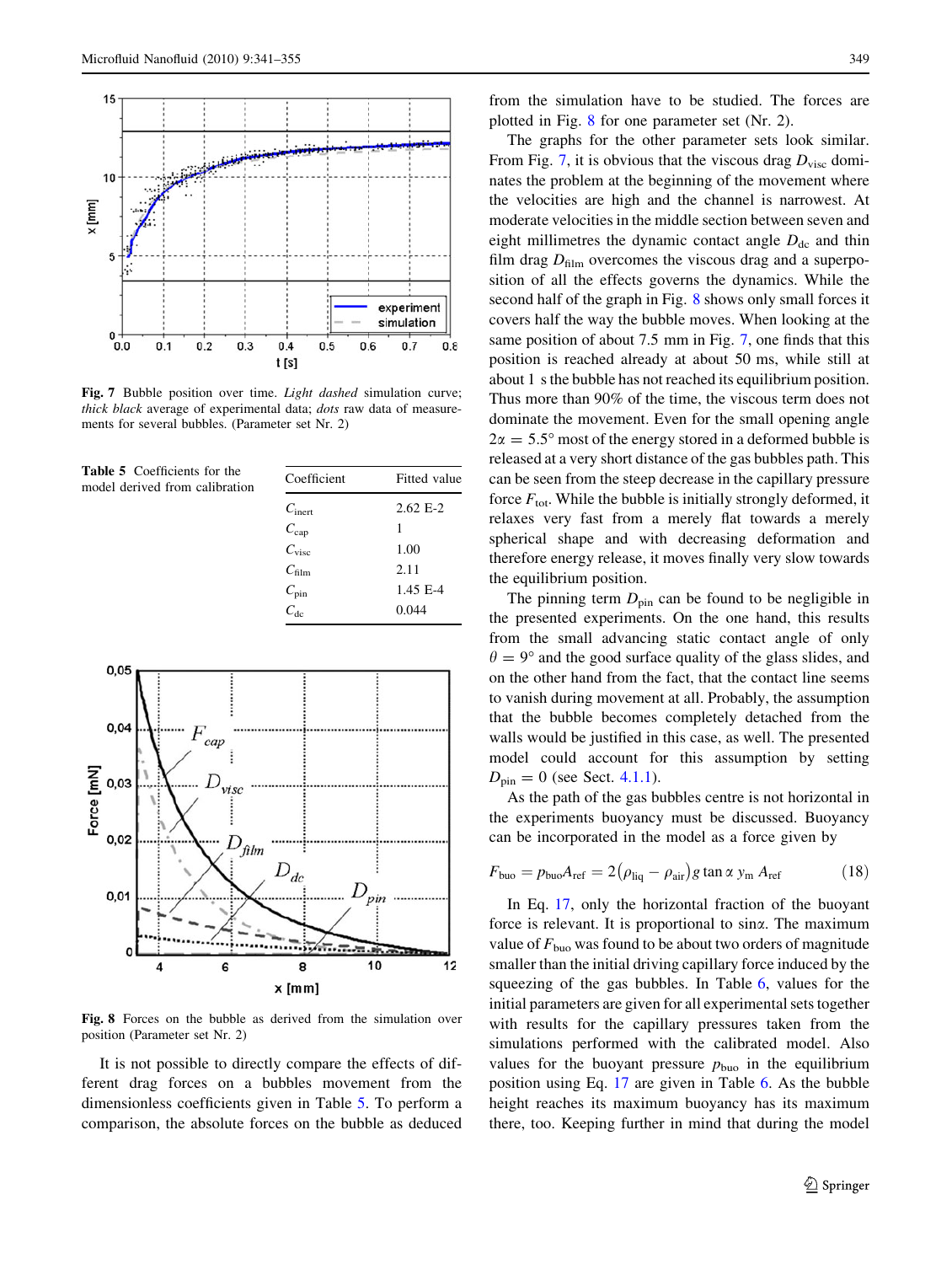| Experimental<br>setup | Tapering<br>angle $2\alpha$<br>$(^\circ)$ | Projection<br>radius at<br>start $r_{\rm p}$<br>(mm) | Mid bubble<br>position $x_m$<br>at start (mm) | Mid bubble<br>height $2y_m$<br>at start (mm) | Maximum<br>capillary<br>pressure<br>(Pa) | Reference<br>area in start<br>point $A_{ref}$<br>$\text{(mm}^2)$ | Buoyant<br>pressure at<br>equilibrium<br>position (Pa) | Equilibrium<br>position<br>(mm) | Equilibrium<br>radius (mm) |
|-----------------------|-------------------------------------------|------------------------------------------------------|-----------------------------------------------|----------------------------------------------|------------------------------------------|------------------------------------------------------------------|--------------------------------------------------------|---------------------------------|----------------------------|
| 1)                    | 5.5                                       | 0.83                                                 | 2.73                                          | 0.26                                         | 150                                      | 0.69                                                             | 0.50                                                   | 11.0                            | 0.50                       |
| 2)                    | 5.5                                       | 0.95                                                 | 3.42                                          | 0.33                                         | 105                                      | 0.98                                                             | 0.59                                                   | 12.9                            | 0.59                       |
| 3)                    | 5.5                                       | 1.01                                                 | 3.86                                          | 0.37                                         | 85.4                                     | 1.18                                                             | 0.62                                                   | 13.6                            | 0.64                       |
| 4)                    | 5.5                                       | 1.11                                                 | 4.07                                          | 0.39                                         | 86.2                                     | 1.36                                                             | 0.65                                                   | 14.1                            | 0.69                       |
| 5)                    | 5.5                                       | 1.12                                                 | 5.99                                          | 0.57                                         | 34.9                                     | 2.03                                                             | 0.73                                                   | 15.9                            | 0.79                       |
| 6)                    | 5.5                                       | 1.12                                                 | 7.04                                          | 0.68                                         | 23.2                                     | 2.37                                                             | 0.75                                                   | 16.3                            | 0.82                       |
| 7)                    | 3                                         | 1.33                                                 | 5.22                                          | 0.27                                         | 123                                      | 1.14                                                             | 0.32                                                   | 23.7                            | 0.70                       |
| 8)                    | $\overline{4}$                            | 1.20                                                 | 4.33                                          | 0.30                                         | 119                                      | 1.14                                                             | 0.50                                                   | 20.6                            | 0.67                       |
| 9)                    | $\tau$                                    | 1.18                                                 | 3.51                                          | 0.43                                         | 100                                      | 1.59                                                             | 0.56                                                   | 12.6                            | 0.74                       |
| 10)                   | 10                                        | 1.03                                                 | 3.43                                          | 0.60                                         | 53.9                                     | 1.94                                                             | 0.93                                                   | 9.2                             | 0.75                       |
| 11)                   | 5.5                                       | 1.62                                                 | 4.10                                          | 0.39                                         | 299                                      | 2.01                                                             | 1.38                                                   | 19.5                            | 0.90                       |
| 12)                   | 5.5                                       | 0.96                                                 | 3.28                                          | 0.31                                         | 146                                      | 0.95                                                             | 0.89                                                   | 12.9                            | 0.59                       |

<span id="page-9-0"></span>Table 6 Characteristic dimensions of the experimental sets and calculated values using the calibrated model

**Table 7** Shown are the results of the model calibration for different subsets ( $C_{\text{pin}} = 0$ )

| Run            | Model variation                                                                   | Error $(\% )$ | $C_{\text{inert}}$ | $C_{\rm visc}$ | $C_{\rm film}$ | $C_{\text{dc}}$ |
|----------------|-----------------------------------------------------------------------------------|---------------|--------------------|----------------|----------------|-----------------|
|                | Full model                                                                        | 5.2           | 0.026              | 1.00           | 2.12           | 0.044           |
| 2              | No dynamic contact angle $(C_{\text{dc}} = 0)$                                    | 5.0           | 0.0157             | 1.02           | 3.09           | 0               |
| 3              | No thin film $(C_{\text{film}} = 0)$                                              | 5.6           | 0.0936             | 1.36           |                | 0.105           |
| $\overline{4}$ | No thin film, no dynamic contact angle<br>$(C_{\text{film}} = C_{\text{dc}} = 0)$ | 8.6           | 0.135              | 2.52           |                |                 |

calibration the values near to the equilibrium position are weighted less, the effect of buoyancy on the quality of the calibration can be considered to be not significant. This has been verified by the authors by calculations including Eq. [17](#page-7-0) in the calibrated model.

## 4.2 Variations

As the model is calibrated for a rather large number of free parameters, some variations were performed to validate the calibration. In order to test whether the full model is necessary to describe the problem or if a subset of drag terms are already a sufficient description, three subsets of coefficients where fitted against the experimental data. In those calculations, the pinning term was neglected at all. Resulting cumulative errors for the best fitting coefficient sets are given in Table 7.

From Table 7, one can find that the model can be calibrated with nearly the same quality while either the dynamic contact angle drag or the thin film drag is neglected. Without both sub models the error raises by about 40% from 5.2 to 8.6%.

Considering Table 7, one finds that for the different calibrations, the values for different coefficients vary. From the variations, the change of the relative influence of a drag model from one coefficient set to another can be estimated. Obviously, the relation between viscous and capillary coefficient varies only slightly in the first three runs. Also, the thin film coefficient  $C_{\text{film}}$  and the dynamic contact angle coefficient  $C_{dc}$  increase by about 50–100% if one of both is neglected. From this, it can be stated that those two effects are able to replace each other to a certain extent. This is not surprising as both drag terms scale with the radius of the contact line and the capillary number with similar power laws. The power law for the dynamic contact angle as used here (Bracke et al. [1989](#page-13-0)) is 1/2, while the power law for thin film deposition is 2/3. From a physical point of view this also makes sense as in the literature (Dussan [1979;](#page-13-0) Marsh et al. [1993](#page-14-0)) dynamic contact angles are sometimes explained as a result of increased shear stress near a moving contact line. On the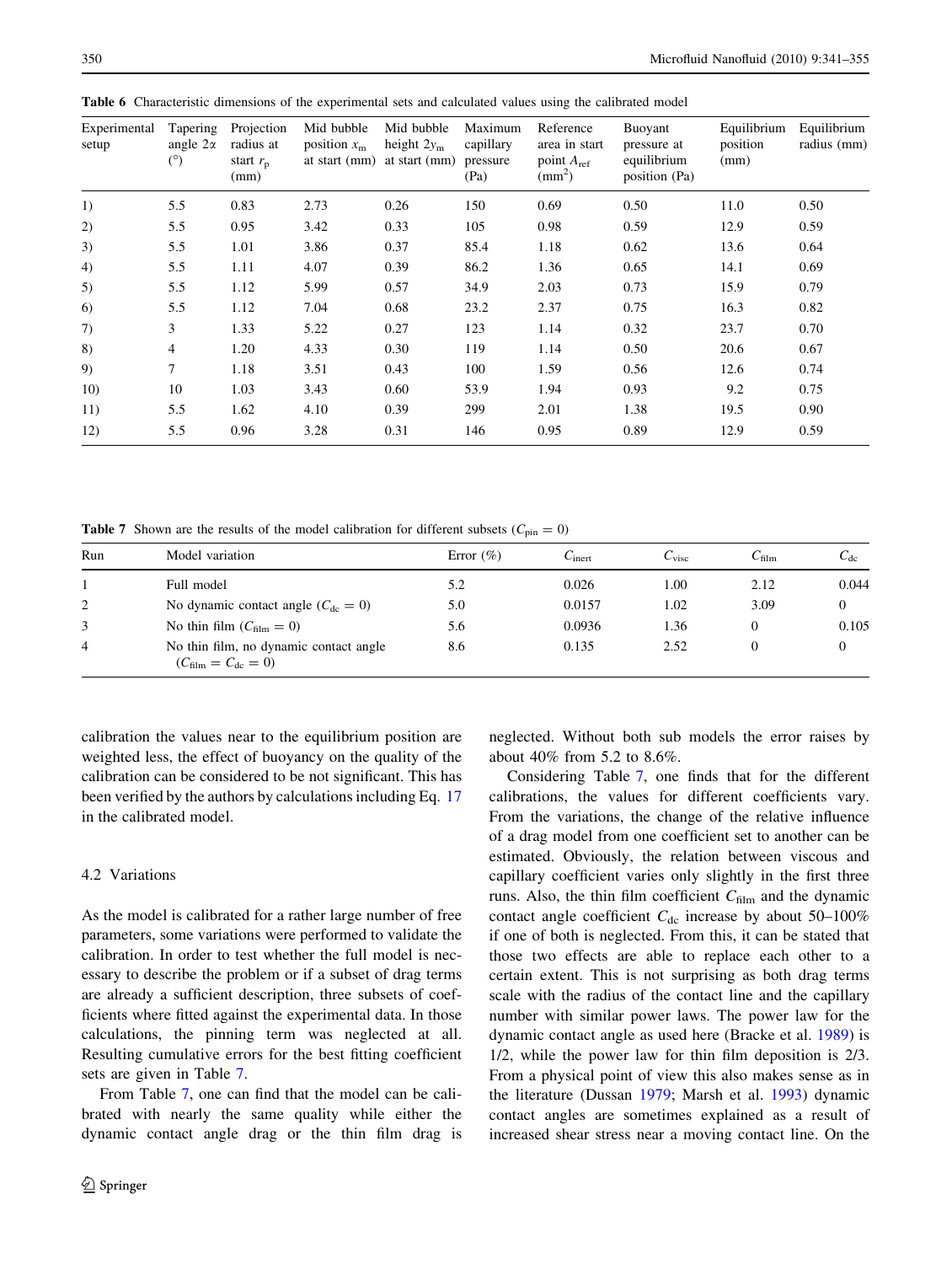<span id="page-10-0"></span>other hand, increased shear stresses are the explanation for forces coming along with thin film deposition (Bretherton [1961;](#page-13-0) Wong et al. [1995a,](#page-14-0) [b\)](#page-14-0) near the contact line as well. A closer look to the front end of a moving bubble (Fig. [5\)](#page-6-0) reveals that it is difficult to distinguish whether a thin film is deposited or to what extent the contact angle is varied. Both effects may interleave depending on the material and local velocity and once a complete thin film covers the space between gas bubble and wall contact angle dynamics can not have an effect anymore. A dynamic contact angle may be the starting point for forming a thin film.

From a practical point of view, it is advantageous that both effects have quantitatively the same effect onto the movement of the gas bubbles in the derived model. This enables the use of the model even if the transition between dynamic contact angle and thin film deposition cannot be clarified. A conclusive understanding of those effects on the bubble movement in tapered structures may result only from higher resolution CFD-simulations with sophisticated models for the contact line dynamics.

# 5 Discussion

The derived overall accuracy of the model justifies its use to study the movement of gas bubbles in tapered channel sections. From the variation discussed in the previous section the model can be used in a simplified form containing only two drag terms. In this parameter range even the effect of growing gas bubbles can be applied, as it is simple to add a source term into the volume calculation.

# 5.1 Validity

The parameter space in which the current calibration of the model is valid can be derived from Table [4.](#page-6-0) While the contact angle was kept constant, the spanning of the parameter space in the three dimensions tapering angle, squeezing parameter and Ohnesorge number is of special interest. The bubble break up was not controlled externally, and therefore the parameters could not be varied completely independently.

As central parameter set the experiments 5) and 6) can be identified with tapering angles of  $5.5^\circ$  and a squeezing parameter about 1.4 as well as an Ohnesorge number about 1.05. The other parameter sets are distributed around this parameter set. A wide range could be achieved for the combination of contact angle and Ohnesorge number as both parameters were varied nearly independently for values

from  $Oh = 0.39 \times 10^{-2}$  to  $1.31 \times 10^{-2}$  and  $2\alpha = 3^{\circ} - 10^{\circ}$ . The Ohnesorge number is affected by the material properties and by the absolute dimension of the bubble only, which could be kept nearly constant during variation of the opening angle. The squeezing parameter Sq had more correlation to the other parameters. With increasing Sq the Ohnesorge number also increased slightly and with decreasing opening angles, Sq changed.

Regarding Oh and Sq the parameter space from  $Oh = 0.82 \times 10^{-2}$  to  $1.31 \times 10^{-2}$  and from Sq = 1.36 to 1.67 is well covered. Regarding  $2\alpha$  and Sq the parameter space from  $2\alpha = 4^{\circ}$  to  $7^{\circ}$  and from Sq = 1.36 to 1.89 is properly covered. Thus, a well-covered parameter space from  $2\alpha = 4^{\circ}$  to  $7^{\circ}$ ,  $Oh = 0.82 \times 10^{-2}$  to  $1.31 \times 10^{-2}$  and  $Sq = 1.36 - 1.89$  can be identified. The additional parameter sets extend this parameter space only little.

#### 5.2 Relevance for  $\mu$ DMFC

The range of opening angles from  $2\alpha = 4^{\circ}$  to  $7^{\circ}$  is interesting from a point of application as it offers a good compromise between strong capillary forces on bubbles and a useful distance for bubbles to travel. If the opening angle increases the travel range for a bubble from a minimal initial position towards its equilibrium position decreases compared to the radius of the bubble. Opening angles up to  $7^\circ$  are sufficient and useful. In Litterst et al. [2006](#page-14-0), for example, opening angles of  $2\alpha = 5^{\circ}$  where successfully applied to  $\mu$ DMFCs.

The squeezing parameter correlates with opening angles in so far that for a given opening angle only a finite maximum squeezing parameter  $Sq<sub>max</sub>$  is possible that is given once the backside meniscus of the squeezed bubble touches the interception of the two planes forming the tapered channel—a point of ''infinite'' capillary pressure. For  $Sq = 1$ , a gas bubble is at its equilibrium. To estimate  $Sq<sub>max</sub>$  a simply approximation between volume and radius of a squeezed gas bubble can be performed by approximating the bubble as a cylinder of height 2  $y_m$  with  $y_m$  the half mean height of the gas bubble. This approximation neglects all bent parts and becomes exact only for the limit of maximum squeezed gas bubbles for very small opening angles. The radius of such a bubble can be compared to a bubble of same volume and spherical shape to receive an estimation of  $Sq_{max}$  depending on the opening angle Eq. 19

$$
Sq_{\text{max}} = \sqrt[3]{\frac{2}{3} \frac{1}{\tan \alpha}} \tag{19}
$$

For opening angles of  $2\alpha = 3^{\circ}$ , Sq<sub>max</sub> is 2.9 and for  $2\alpha = 7^{\circ}$  Sq<sub>max</sub> is 2.2. These values are not possible to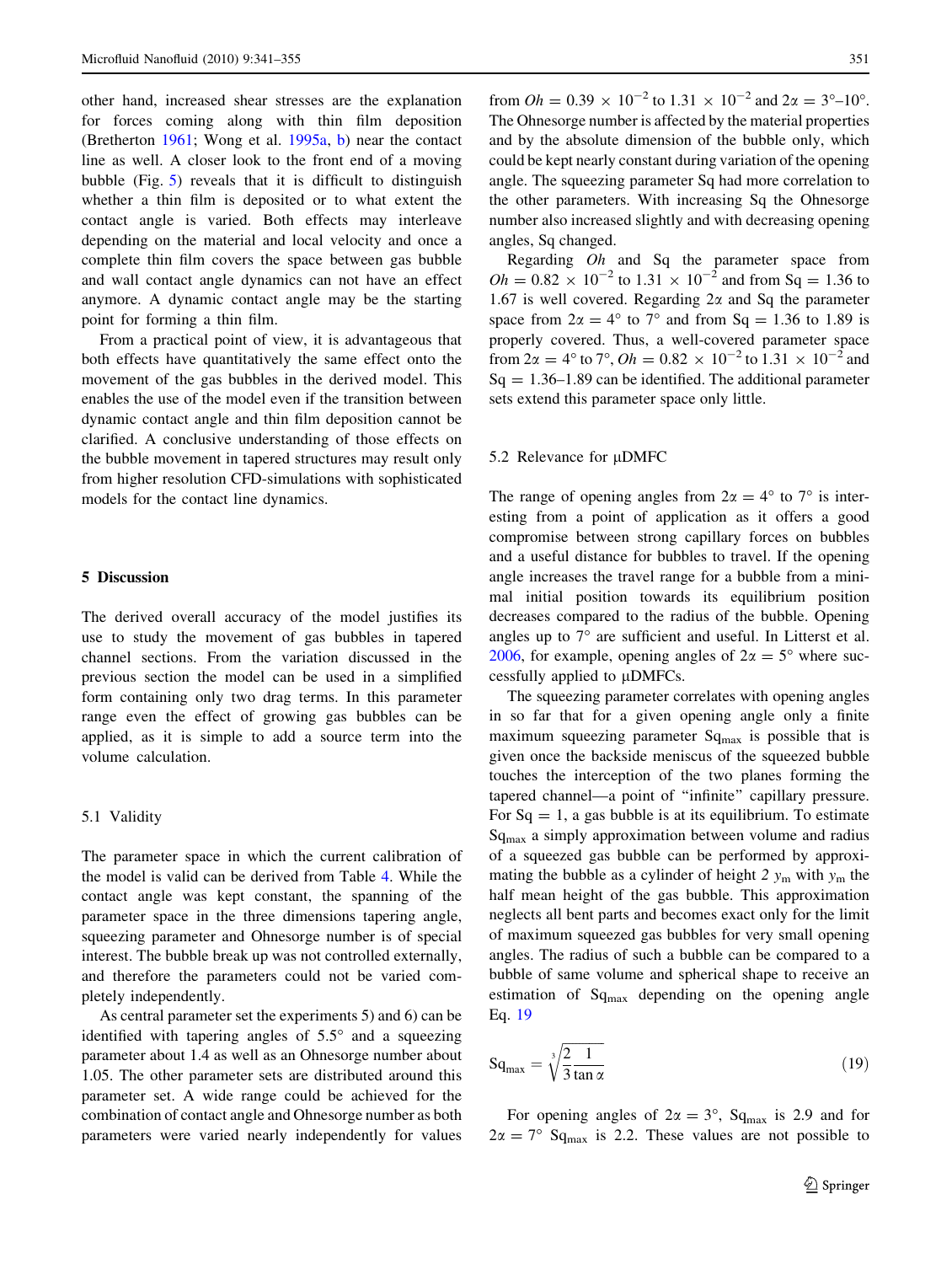reach even if Eq. [19](#page-10-0) is exact because of the divergence of the capillary pressure at the narrow end of the channel. The upper limit of 1.89 achieved in the experiments relates to moderately squeezed bubbles having about half (compared to 2.2) or one-third (compared to 2.9) the radius deviation from the equilibrium value of 1. In practice, growing gas bubbles in micro reactors such like DMFC in particular if pinning is not present start moving much earlier, as soon as Sq is little larger than one.

The well covered range of *Oh* numbers is limited to values from  $0.82 \times 10^{-2}$  to  $1.31 \times 10^{-2}$  and is extended for a single case towards 0.39. Interesting are in particular values for methanol solutions in water as used in DMFC. The typical used 4 and 2 M solutions have the same mass of methanol diluted in water as propyl alcohol in the solutions used in this work. The contribution to surface tension and density of the mixtures are quite similar since propyl alcohol and methanol have similar values there (both  $\sigma \sim 23$  m Nm<sup>-1</sup>;  $\rho_{\text{prop}} = 790$  kg m<sup>-3</sup> vs.  $\rho_{\text{meoh}} =$ 780 kg  $\text{m}^{-3}$ ). The main difference is that methanol has a much lower viscosity (0.55 m Pas vs. 2.05 m Pas). Thus the viscosity of methanol solutions in water can vary between 0.55 mPa s and 1 mPa s, and therefore the model is fitted for gas bubbles with diameters between 200 to 800  $\mu$ m in this solutions. These are smaller than the gas bubbles used during the experiments. But these dimensions are in particular interesting for micro structured anode flow fields in DMFC. Thus, the model can be used for the design of such channel systems preferably.

#### 5.3 Behaviour of gas bubbles in tapered channels

From the force plot in Fig. [7](#page-8-0) and the bubble trajectories it can be found that the gas bubbles reach their highest velocities while being most squeezed. During this phase, the bubble drag is dominated by viscosity in the surrounding liquid. It is interesting to notice that the viscosity becomes less dominant for smaller velocities near to the equilibrium position of a gas bubble. There, in particular because of the larger channel diameter, other drag forces like contact angle dynamics become more relevant. From the ink experiments shown in Fig. [6,](#page-7-0) it is also found that at such positions the movement of gas bubble might induce also vortexes which may act back on the movement of the bubbles in this regime. For the application of gas bubbles in methanol fuel cells, this is interesting as for the mixing of methanol into the aqueous solution this behaviour can be advantageous. For the purpose of pumping or gas bubble removal the viscous regime may be more advantageous.

#### 6 Conclusion

A 1D model for the movement of gas bubbles in tapered channels was proposed. The model was fitted against a range of experiments chosen on the basis of a dimensional analysis. The deviation between model and experiments is only about 5%. The model is valid in a range that is interesting for gas bubbles in micro structured flow fields for anodes of DMFC, exhibiting bubble diameters between 200 and 800 µm, a reasonable initial bubble deformation and channels with moderate tapering angles of up to  $7^\circ$ . Thus, the model can be a useful tool to predict the movement of gas bubbles in this range. In particular, it can be used as a fast 1D design tool for studying the movement of gas bubbles in dependence of tapering angle, fluid properties and start positions, e.g. for passive degassing structures of DMFC.

The model suggests that the effects of dynamic contact angle and thin film deposition have comparably influences onto the movement of the gas bubbles. This is reasonable from a physical point as both effects are partially explained in literature by increased shear stress near the contact line leading to similar power laws. Both effects together have about the same impact onto the movement of gas bubbles as the viscous dissipation in the embedding liquid. While the viscous dissipation seems to dominate for strongly squeezed bubbles at higher velocities and small channel heights, the contact line effects dominate the problem in particular at smaller velocities.

The performed experiments and their interpretation by the presented model underline the importance for future research in this field to gain a better understanding of the effects of dynamic contact angles and thin film deposition in this flow regime. While the model derived in this work enables calculation of the motion of gas bubbles in tapered sections for a parameter range of special interest, more complete field models that incorporate the underlying physical effects on the molecular scale are necessary to be used for many emerging applications of gas bubbles in micro channels of arbitrary geometry.

Acknowledgements This work was performed under support from the German Science Foundation (DFG) Grant ZE527/3, which is gratefully acknowledged by the authors.

# Appendix

## Experimental data

In this Appendix, the experimental data for all 12 performed experimental sets are given. The graphs contain the raw data as well as the result of the model derived in this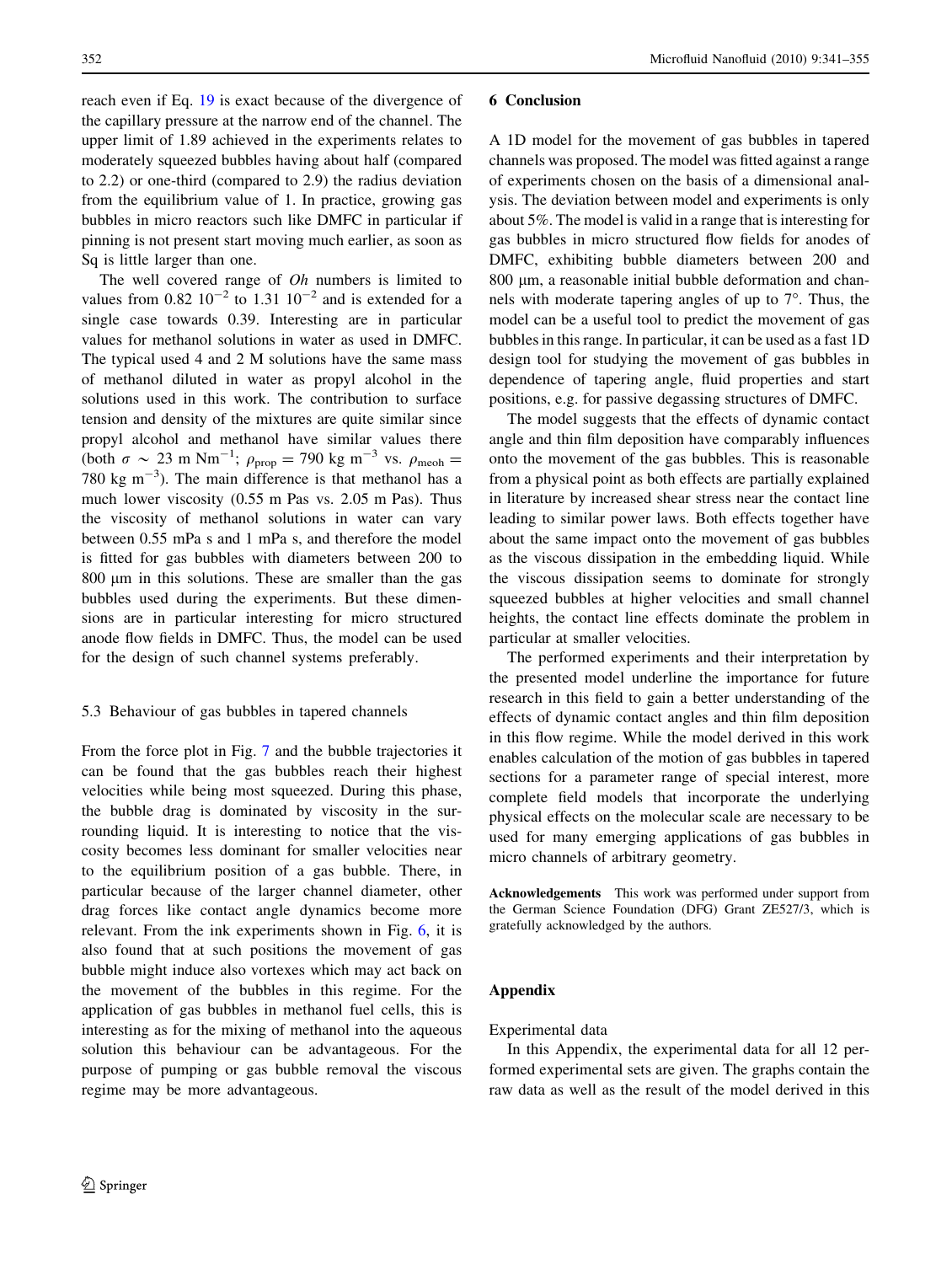work. For every data set a polynom of order seven is given that was fitted to the mean values of the data. The coefficients are provided with the data, to reproduce the data by those coefficients, one has to put them into a polynomial series of the following form.

$$
x(t) = \sum_{i=0}^{7} a_i t^i
$$
\n
$$
(20)
$$

See Fig. 9.



Setup 1:  $2\alpha = 5.5^{\circ}$ ; Sq = 1,66;Oh = 1,31E-2;  $\theta = 9^{\circ}$  $(a; 4, 12 E-3; 8, 34 E-2; -5, 40 E-1; 1, 90; -3, 63; 3, 55; -1, 39)$ 



Setup 3:  $2\alpha = 5.5^{\circ}$ ; Sq = 1.58; Oh = 1.16 E-2;  $\theta = 9^{\circ}$  $(a, 5, 52E-3; 7, 58E-2; -3, 89E-1; 1, 11; -1, 77; 1, 46; -4, 8E-1)$ 



Setup 5:  $2\alpha = 5.5^{\circ}$ ; Sq = 1,43; Oh = 1,05 E-2;  $\theta = 9$  $(a, 8, 33E-2; -4, 66E-1; 1, 47; -2, 61; 2, 44; -9, 26E-1)$ 



Setup 2:  $2\alpha = 5.5^{\circ}$ ; Sq = 1,61;Oh = 1,21E-2;  $\theta = 9$  $(a, 5, 12E-3, 6, 32E-2, -2, 92E-1, 7, 56E-1, -1, 08, 7, 88E-1, -2, 3E-1)$ 



Setup 4:  $2\alpha = 5.5^{\circ}$ ; Sq = 1.60; Oh = 1.11E-2;  $\theta = 9^{\circ}$  $(a, 5, 24E-3, 8, 62E-2, -5, 13E-1, 1, 83, -3, 85, 4, 38, -2, 06)$ 



Setup 6:  $2\alpha = 5.5^{\circ}$ ; Sq = 1,36; Oh = 1,02 E-2;  $\theta = 9^{\circ}$  $(a, 7, 18E-3, 8, 33E-2, -4, 91E-1, 1, 81, -3, 96, 4, 64, -2, 22)$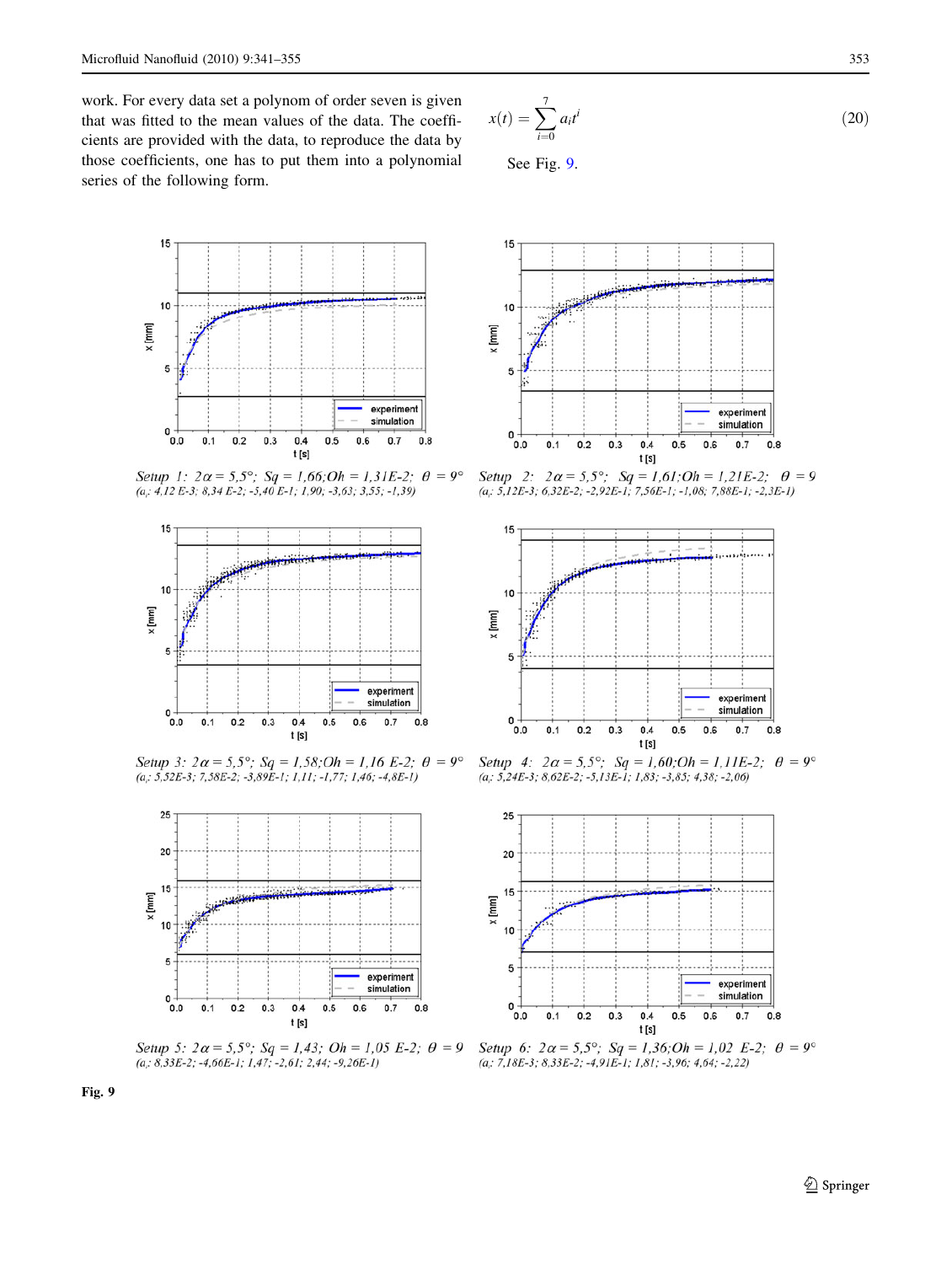

Setup 7:  $2\alpha = 3^{\circ}$ ; Sq = 1,89; Oh = 1,11 E-2;  $\theta = 9^{\circ}$  $(a; 9,06E-3; 7,72E-2; -3,84E-1; 1,3; -2,44; 2,3; -8,57E-1)$ 



Setup 9:  $2\alpha = 7^{\circ}$ ; Sq = 1,58; Oh = 1,08 E-2;  $\theta = 9^{\circ}$ (a;  $5,29E-3$ ;  $7,73E-2$ ;  $-4,2E-1$ ;  $1,21$ ;  $-1,89$ ;  $1,5$ ;  $-4,72E-1$ )



Setup 11:  $2\alpha = 5.5^{\circ}$ ; Sq = 1,80; Oh = 0,39 E-2;  $\theta = 9^{\circ}$  $(a, 8, 04E-3; 1, 61E-1; -1, 09; 4, 11; -8, 7; 9, 65; -4, 34)$ 

Fig. 9 continued

# References

- Bracke M, de Voeght F, Joos P (1989) The kinetics of wetting: the dynamic contact angle. Progr Colloid Polym Sci 79:142–149
- Bretherton FP (1961) The motion of long bubbles in tubes. J Fluid Mech 10:166–188
- Buckingham E (1914) On physically similar systems; illustrations of the use of dimensional equations. Phys Rev 4:345–376

<span id="page-13-0"></span>



Setup 8:  $2\alpha = 4^{\circ}$ ; Sq = 1,77; Oh = 1,13 E-2;  $\theta = 9^{\circ}$  $(a; 7,41E-3; 6,68E-2; -2,65E-1; 7,37E-1; -1,24; 1,11; -3,96E-1)$ 



Setup 10:  $2\alpha = 10^{\circ}$ ; Sq = 1,37; Oh = 1,07 E-2;  $\theta = 9^{\circ}$  $(a; 4,4E-3; 9,7IE-2; -8,28E-1; 2,3; 5,43E-1; 9,12E-2; 1,34E-2)$ 



Setup 12:  $2\alpha = 5.5^{\circ}$ ; Sq = 1,63; Oh = 0,82 E-2;  $\theta = 9^{\circ}$  $(a, 5, 94E-3, 9, 69E-2, -8, 4E-1, 4, 05, -1, 07E+1, 1, 45E+1, -7, 85)$ 

- de Gennes PG (1985) Wetting: statics and dynamics. Rev Mod Phys 57:827–863
- Dussan EB (1979) Spreading of liquids on solid-surfaces—static and dynamic contact lines. Annu Rev Fluid Mech 11:371–400
- Eggers J, Stone HA (2004) Characteristic lengths at moving contact lines for a perfectly wetting fluid: the influence of speed on the dynamic contact angle. J Fluid Mech 505:309–321
- ESI-CFD (2006) CFD ACE+ 2006 simulation package